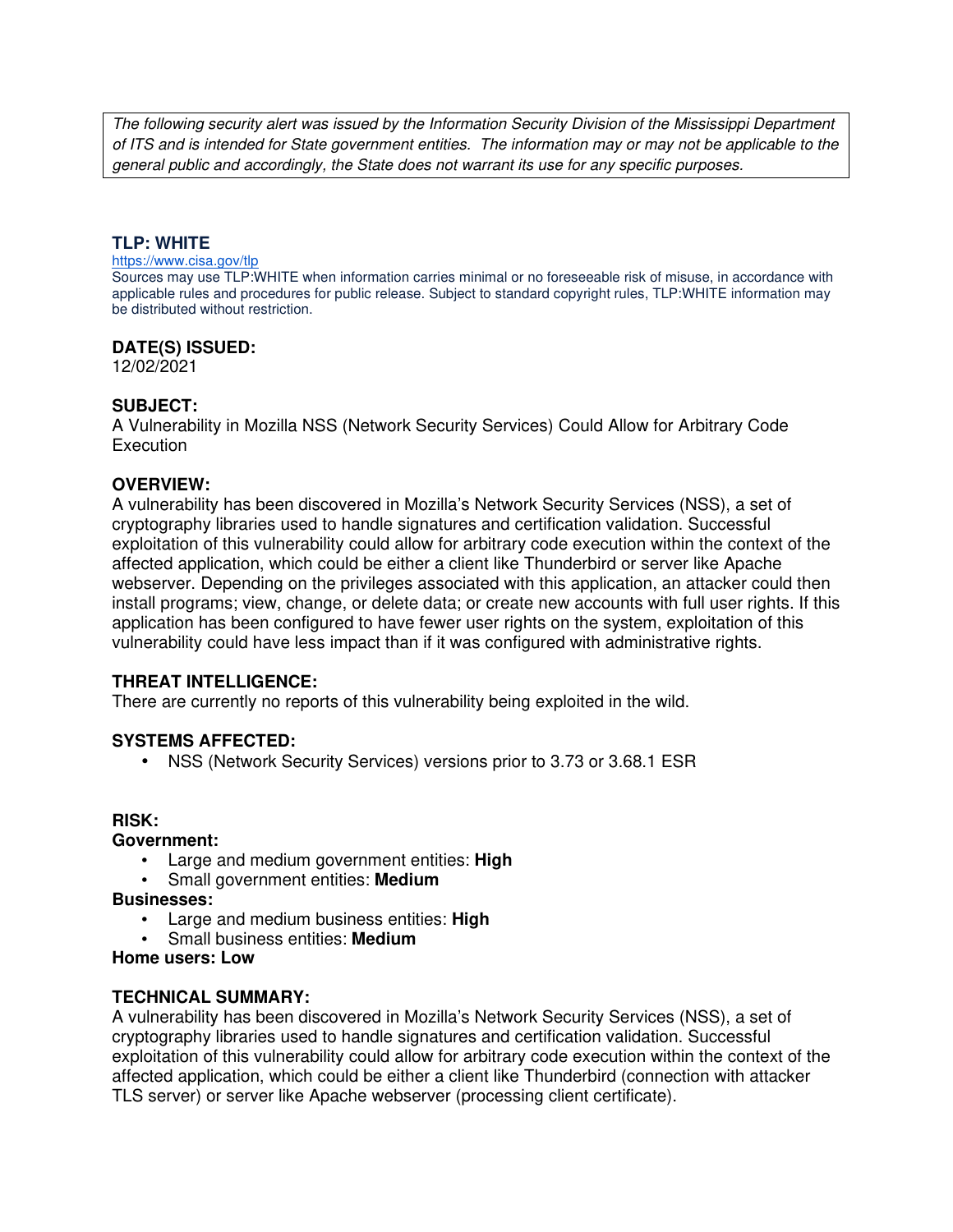## Per Mozilla:

"Applications using NSS for handling signatures encoded within CMS, S/MIME, PKCS #7, or PKCS #12 are likely to be impacted. Applications using NSS for certificate validation or other TLS, X.509, OCSP or CRL functionality may be impacted, depending on how they configure NSS."

NSS is used in software such as:

- o Thunderbird
- o mod\_nss SSL module for the Apache webserver
- o Red Hat Directory Server
- o Oracle Directory Server Enterprise Edition

## Per Red Hat:

"Firefox is not vulnerable to this flaw as it uses the mozilla::pkix for certificate verification. Thunderbird is affected when parsing email with the S/MIME signature. Thunderbird on Red Hat Enterprise Linux 8.4 and later does not need to be updated since it uses the system NSS library, but earlier Red Hat Enterprise Linux 8 extended life streams will need to update Thunderbird as well as NSS."

Successful exploitation of this vulnerability could allow for arbitrary code execution within the context of the affected application, which could be either a client like Thunderbird or server like Apache webserver. Depending on the privileges associated with this application, an attacker could then install programs; view, change, or delete data; or create new accounts with full user rights. If this application has been configured to have fewer user rights on the system, exploitation of this vulnerability could have less impact than if it was configured with administrative rights.

# **RECOMMENDATIONS:**

The following actions should be taken:

- If applications used within the organization are known to use SSL/TLS, verify if Mozilla NSS is being used.
- Apply the latest patches provided by respective vendors after appropriate testing.
- Run all software as a non-privileged user (one without administrative privileges) to diminish the effects of a successful attack.
- Apply the Principle of Least Privilege to all systems and services.

# **REFERENCES:**

**CVE:** https://cve.mitre.org/cgi-bin/cvename.cgi?name=CVE-2021-43527

## **Mozilla:**

https://www.mozilla.org/en-US/security/advisories/mfsa2021-51/

## **Google Project Zero:**

https://googleprojectzero.blogspot.com/2021/12/this-shouldnt-have-happened.html